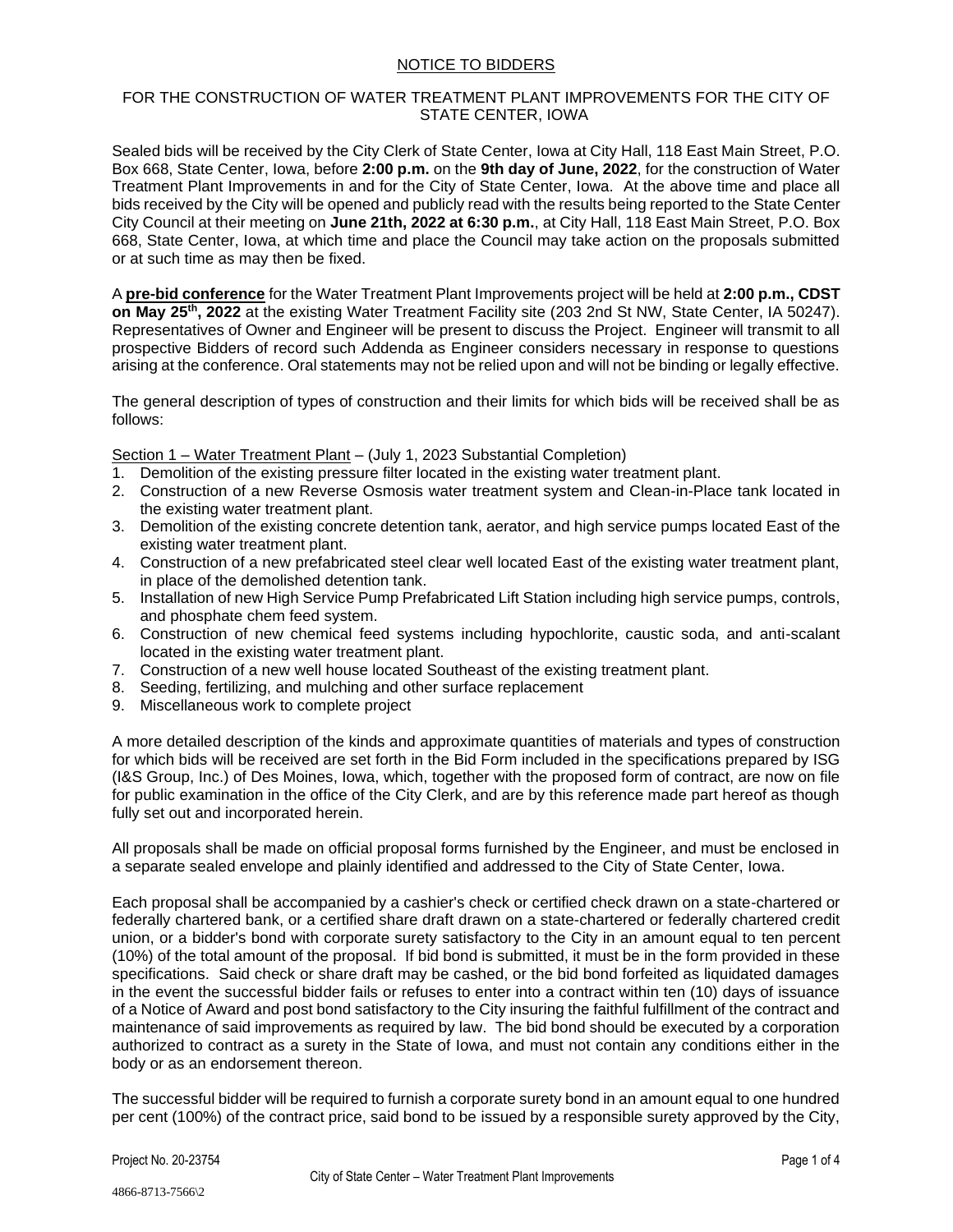and shall guarantee the faithful performance of the contract and the terms and conditions therein contained, the payment for materials used in the project and the maintenance of said improvements in good repair for not less than one (1) year from the time of acceptance of said improvements by the City.

The City reserves the right to defer acceptance of any proposal for a period not to exceed sixty (60) calendar days from the date of receipt of bids. The City reserves the right to reject any or all bids and to waive informalities.

Payment of the cost of said project will be made from such cash funds of the City as may be legally used for said purpose at the discretion of the City, including but not limited to, the net revenues of the Water Department, the proceeds from the sale of Revenue or General Obligation Bonds, and/or the proceeds from the sale of warrants, as authorized by Section 384.57 of the Code of Iowa, made payable from any or all of the above-mentioned sources.

The Contractor will be paid ninety-five per cent (95%) of the Engineer's estimate of the value of acceptable work completed at the end of the preceding month. Final payment will be made not less than thirty-one (31) days after completion of the work and acceptance by the City, subject to the conditions and in accordance with the provisions of Chapter 573 of the Code of Iowa.

No such final payment will be due until the Contractor certifies to the City that the materials, labor, and services involved in the final estimate have been paid for in accordance with the requirements stated in the specifications. The City of State Center is exempt from paying Sales and Use Tax and will supply Contractor with an "Iowa Sales Tax Exemption Certificate" and an authorization letter to allow the Contractor to buy equipment and material for the project tax free.

The work on this project shall commence within ten (10) days after receipt by the contractor of a written notice to proceed. All work shall be substantially completed by **July 1, 2023**, subject to any changes in the contract period as provided for in these specifications.

Liquidated damages in the amount of **\$500** per calendar day will be assessed for each day that the work shall remain uncompleted after the **above referenced completion date** with due allowance for extensions of the contract period due to conditions beyond control of the Contractor.

By virtue of statutory authority, a preference will be given to products and provisions grown and coal produced within the State of Iowa.

In accordance with Iowa statutes, a resident bidder shall be allowed a preference as against a nonresident bidder from a state or foreign country if that state or foreign country gives or requires any preference to bidders from that state or foreign country, including but not limited to any preference to bidders, the imposition of any type of labor force preference, or any other form of preferential treatment to bidders or laborers from that state or foreign country. The preference allowed shall be equal to the preference given or required by the state or foreign country in which the nonresident bidder is a resident. In the instance of a resident labor force preference, a nonresident bidder shall apply the same resident labor force preference to a public improvement in this state as would be required in the construction of a public improvement by the state or foreign country in which the nonresident bidder is a resident.

Failure to submit a fully completed Bidder Status Form with the bid may result in the bid being deemed nonresponsive and rejected.

Plans and specifications governing the construction of the proposed improvements have been prepared by the Engineer. These plans and specifications, and the proceedings of the City referring to and defining said improvements, are hereby made a part of this Notice and the proposed contract by reference, and the proposed contract shall be executed to comply therewith.

Copies of said plans and specifications and form of contract are now on file in the office of the City Clerk, for examination by bidders. Copies may be obtained from ISG, 217 E 2<sup>nd</sup> Street Suite 110, Des Moines, IA 50309, (515) 243-9143 upon deposit of one hundred dollars (\$100.00) which shall be refunded upon return of the plans and specifications within fourteen days after award of the project. If the plans and specifications are not returned within fourteen days after award of the project and in a reusable condition, the deposit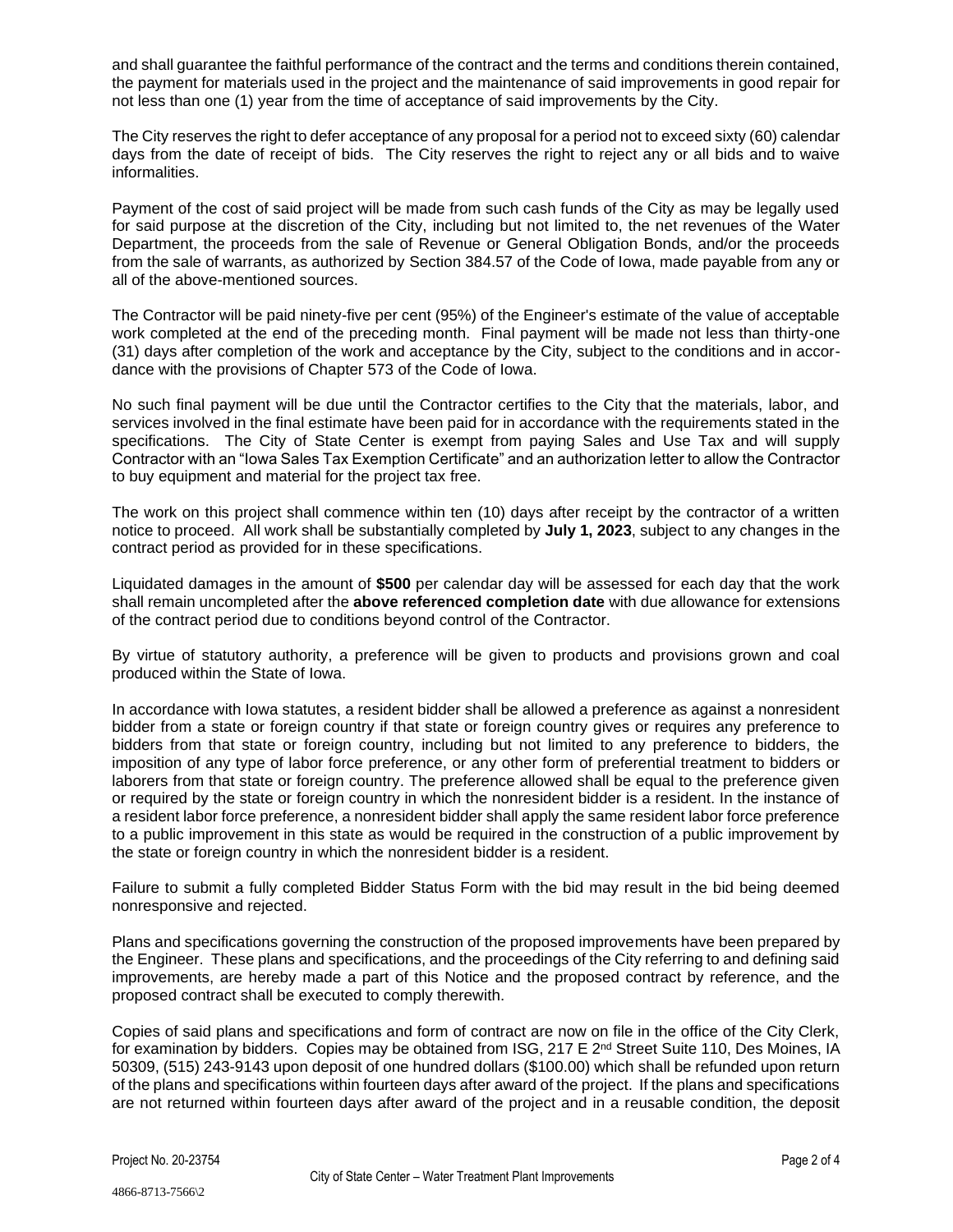shall be forfeited. Plans and specifications may also be obtained by download from the ISG website at [www.is-grp.com.](http://www.is-grp.com/)

Any bidder or equipment supplier whose firm or affiliate is listed in the GSA publication "List of Parties Excluded from Federal Procurement and Non-procurement Programs" will be prohibited from the bidding process. Anyone submitting a bid who is listed in this publication will be determined to be a non-responsive bidder in accordance with 40 CFR Part 31.

## **Section 3 Clause**

A. The work to be performed under this contract is subject to the requirements of Section 3 of the Housing and Urban Development Act of 1968, as amended, 12 U.S.C. 1701u (Section 3). The purpose of Section 3 is to ensure that employment and other economic opportunities generated by HUD assistance or HUD-assisted projects covered by Section 3, shall, to the greatest extent feasible, be directed to lowand very low-income persons, particularly persons who are recipients of HUD assistance for housing.

B. The parties to this contract agree to comply with HUD's regulations in 24 CFR part 75, which implement Section 3. As evidenced by their execution of this contract, the parties to this contract certify that they are under no contractual or other impediment that would prevent them from complying with the part 75 regulations.

C. The contractor agrees to post copies of a notice advising workers of the Contractor's commitments under Section 3 in conspicuous places at the work site where both employees and applicants for training and employment positions can see the notice. The notice shall describe the Section 3 preference, shall set forth minimum number and job titles subject to hire, availability of apprenticeship and training positions, the qualifications for each; and the name and location of the person(s) taking applications for each of the positions; and the anticipated date the work shall begin.

D. The contractor agrees to provide written notice of employment and contracting opportunities to all known Section 3 Workers and Section 3 Businesses.

E. The contractor agrees to employ, to the greatest extent feasible, Section 3 workers or provide written justification to the recipient that is consistent with 24 CFR Part 75, describing why it was unable to meet minimum numerical Section 3 worker hours goals, despite its efforts to comply with the provisions of this clause.

F. The contractor agrees to maintain records documenting Section 3 Workers that were hired to work on previous Section 3 covered projects or activities that were retained by the contractor for subsequent Section 3 covered projects or activities.

G. The contractor agrees to post contract and job opportunities to the Opportunity Portal and will check the Business Registry for businesses located in the project area.

H. The contractor agrees to include compliance with Section 3 requirements in every subcontract for Section 3 projects as defined in 24 CFR part 75, and agrees to take appropriate action, as provided in an applicable provision of the subcontract upon a finding that the subcontractor is in violation of the regulations in 24 CFR part 75. The contractor will not subcontract with any subcontractor where the contractor has notice or knowledge that the subcontractor has been found in violation of the regulations in 24 CFR part 75.

I. The contractor will certify that any vacant employment positions, including training positions, that are filled (1) after the contractor is selected but before the contract is executed, and (2) with persons other than those to whom the regulations of 24 CFR part 75 require employment opportunities to be directed, were not filled to circumvent the contractor's obligations under 24 CFR part 75.

J. The contractor will certify that they have followed prioritization of effort in 24 CFR part 75.19 for all employment and training opportunities. The contractor will further certify that it meets or exceeds the applicable Section 3 benchmarks, defined in 24 CFR Part 75.23, and if not, shall describe in detail the qualitative efforts it has taken to pursue low- and very low-income persons for economic opportunities.